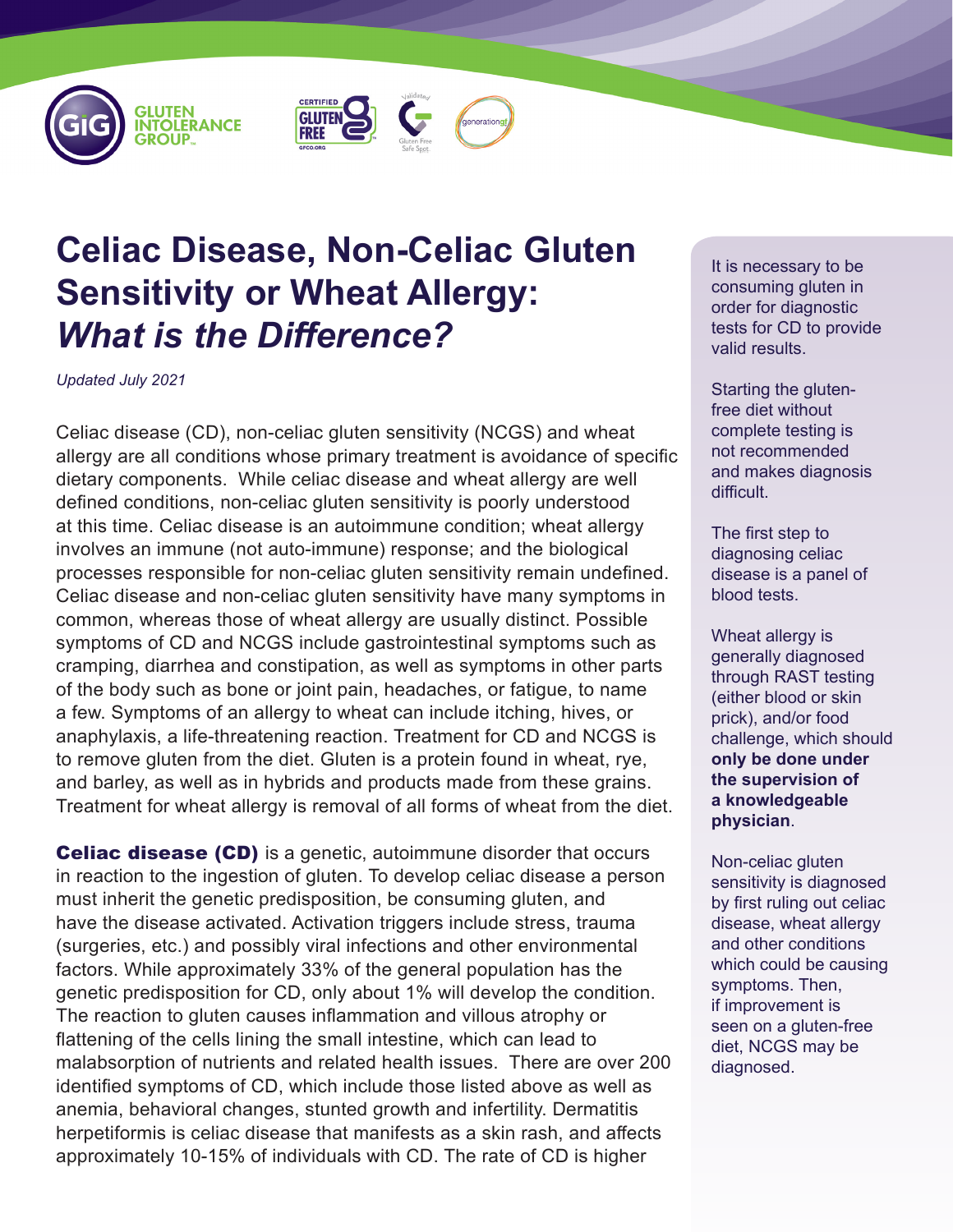among relatives of those who are diagnosed, but anyone with the genetic predisposition can develop celiac disease at any age. Approximately half of individuals with celiac disease are still undiagnosed. At this time the only treatment for celiac disease is to maintain a gluten-free diet for life.

**Non-Celiac Gluten Sensitivity (NCGS)**, also referred to as gluten sensitivity (GS) or nonceliac wheat sensitivity (NCWS), is not well defined. It is not an immunoglobulin E (IgE) (as with wheat allergy, see below) nor autoimmune reaction (as with CD, see above). NCGS may have an innate immune component, but this has not been firmly established. There are no tests or biomarkers to identify GS. Since GS is not well understood it is still not clear whether other components of gluten-containing grains may be involved in causing symptoms, at least in some cases. In order for gluten sensitivity to be diagnosed, it is first necessary to rule out CD, wheat allergy, and other possible causes of symptoms. Then, if improvement is seen when following a gluten-free diet, gluten sensitivity may be diagnosed.

Wheat allergy is an immune reaction to any of the hundreds of proteins in wheat. When a person has a wheat allergy, one type of white blood cells, called B-cells, send out immunoglobulin E (IgE) antibodies to "attack" the wheat. At the same time, local tissues in the body send out natural chemical messengers to alert the rest of the body that there is a problem. This reaction happens very fast (within minutes to a few hours) and can involve a range of symptoms from nausea, abdominal pain, itching, swelling of the lips and tongue, to trouble breathing, or anaphylaxis (a life-threatening reaction). A person with a wheat allergy must avoid eating any form of wheat, but does not have trouble tolerating gluten from non-wheat sources. (It is possible for a person to be both allergic to wheat and have CD or NCGS.) In the United States, wheat is one of the eight most common foods to which people are allergic. Children who are allergic to wheat may outgrow the allergy, but adults with an allergy to wheat usually have it for life. The only treatment is a wheat-free diet.

## Do I have celiac disease, non-celiac gluten sensitivity, or wheat allergy?

- Proper diagnosis is the key to answering this question and being able to follow the diet that is right for you. This is also the most important reason not to start a gluten-free diet before being tested and getting a diagnosis.
	- $\Diamond$  Celiac disease diagnosis involves blood screening followed (in the case of positive results) by small intestine biopsy. A patient must be consuming a gluten-containing diet for accurate diagnosis, which is usually made by a gastroenterologist.
	- ◊ Non-celiac gluten sensitivity is diagnosed by ruling out other possible causes of symptoms, including - but not limited to - celiac disease and wheat allergy. After the above testing, if the removal of gluten from the diet improves symptoms, this may be diagnostic for NCGS. Diagnosis can be made by a gastroenterologist or primary care physician.
	- ◊ Diagnosis of IgE food allergies, such as a wheat allergy, is generally done through RAST testing and a double-blind placebo test using the allergen. This is usually completed by an allergist.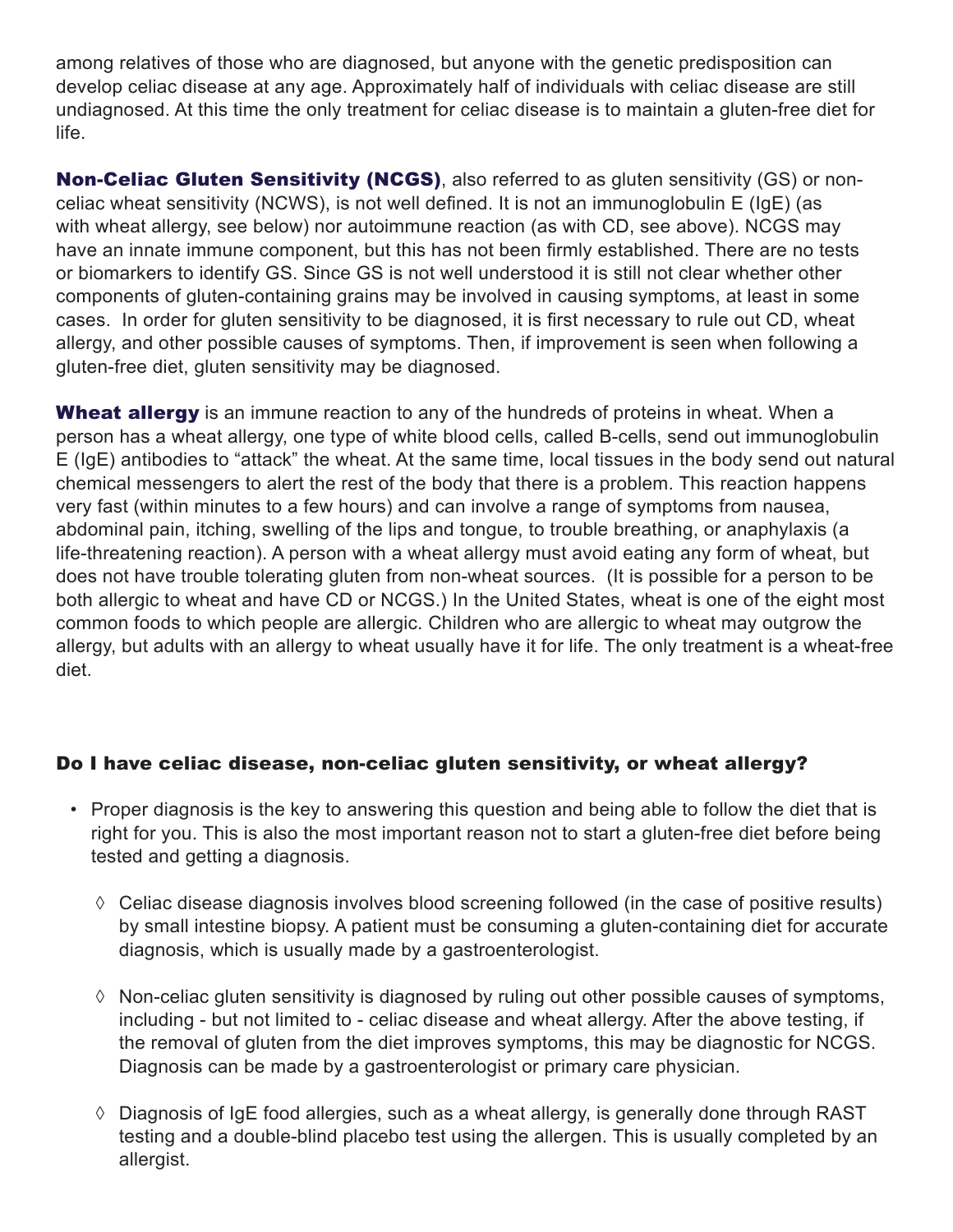Celiac disease, non-celiac gluten sensitivity and wheat allergy are conditions hat can be treated with the appropriate diet, either elimination of gluten or wheat. Working closely with your doctor and registered dietitian will help you get an accurate diagnosis and create a diet that supports your health and wellness.

## **References:**

- Fasano A. A Clinical Guide to Gluten-Related Disorders. Lippincott Williams & Wilkins. Philadelphia, PA. 2014.
- FARE. Food Allergy Research & Education. https://www.foodallergy.org/living-food-allergies/ food-allergy-essentials/common-allergens/wheat. 2021.Accessed 6/2021.
- Food Allergy. National Institute of Allergy and Infectious Diseases. https://www.niaid.nih.gov/ diseases-conditions/food-allergy. 2018. Accessed 6/2021.
- MedlinePlus: Food Allergy. DHHS. NIH. National Library of Medicine. https://medlineplus.gov/ foodallergy.html 2021. Accessed 6/2021.
- University of Chicago Medicine Celiac Disease Center http://www.cureceliacdisease.org/. 2021. Accessed 6/2021.

This educational bulletin has been produced by the Gluten Intolerance Group of North America, a registered 501(c)3 organization. Learn more about GIG at www. gluten.org.

GIG is on a mission to make life easier for everyone living gluten-free.

This information is for educational purposes only. Consult your healthcare team when considering this information. This document may be reproduced for educational use. To request permission to reproduce this bulletin for any other purpose, contact:

Gluten Intolerance Group (GIG) 31214 – 124th Ave. S.E. Auburn, WA 98092-3667 Phone: 253-833-6655 Fax: 253-833-6675 customerservice@gluten.org

Advances in gluten-related disorders are fast-paced. If this document is more than 2 years old, please visit gluten.org for updated documents.